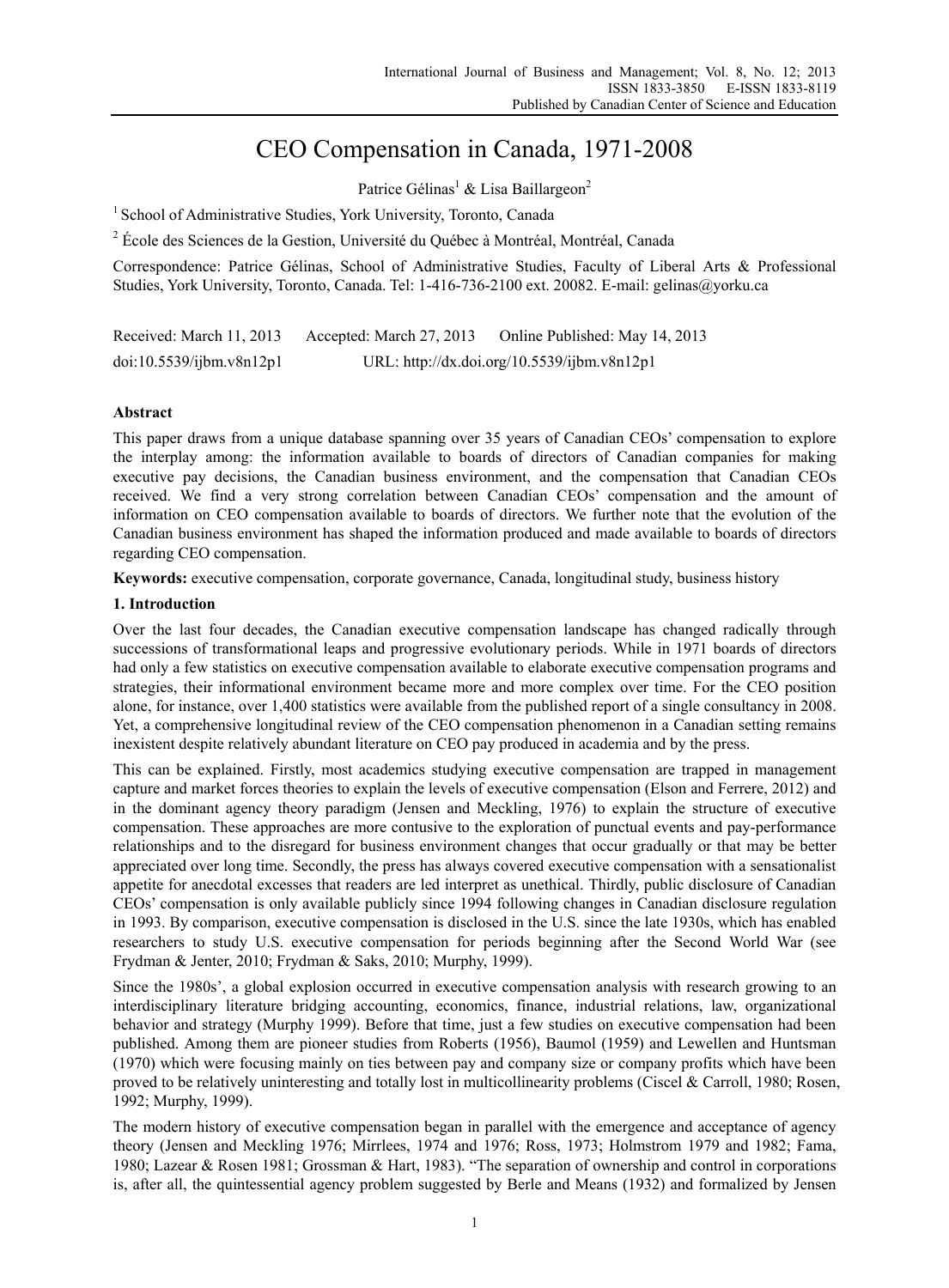and Meckling (1976), and the executive labor market is a natural laboratory for testing its implications" (Murphy, 1999, 2). Not surprisingly, the structuration of executive compensation as a strategic governance activity led to the emergence of professional executive compensation consulting and to the production of independent surveys of executive compensation to help boards of directors solve the agency problem to the best of their capacity.

Research in Canadian contexts has joined the U.S. where it was at, as soon as researchers gained access to public disclosures on Canadian executive compensation. In other words, over the last two decades, the literature on Canadian executive compensation has focused on agency-related issues through event studies and multi-country comparisons (e.g., Craighead et al., 2004; Gélinas et al., 2009; Magnan et al., 1996; Zhou 1999 and 2003). The inability of agency theory and other theories explaining compensation to explain executive compensation comprehensively and satisfactorily has led to the development of rival theoretical lenses, but none of them has so far been able to explain executive compensation completely and more exploratory research and theoretical development is being called for (Frydman & Jenter, 2010).

In this paper we provide an explorative historical account of the evolution of executive compensation in Canada between 1971 and 2008. More specifically we explore the interplay among (1) the information available to board of directors of Canadian companies for making executive pay decisions, (2) the Canadian business environment, as well as (3) the compensation that Canadian CEOs received. Our objective is to inform researchers and theorists of a variable that could help to explain executive compensation and that has been ignored in the literature: the quantity of information on executive pay available to boards of directors.

It is well known that the information made available to boards of directors regarding executive compensation may have unintended consequences (Matsumura  $\&$  Shin, 2005), such as leading to undue executive compensation increases. Such observations are consistent with the managerial power (Bebchuk et al., 2002) and competitive market forces arguments found in the literature (see Frydman & Jenter, 2010). More market data provides powerful CEOs with a stronger bargaining arsenal to increase their own pay by focusing on elements where they stand comparatively low relative to peers and by ignoring elements where the company is comparatively high. Such a behavior has an upward ratcheting an effect on general pay levels. Consequently, we explore in this paper the following intuitive proposition:

P1. CEO compensation increases as the amount of information available to boards of directors regarding CEO compensation increases.

The powerful manager view of executive compensation (also known as optimal contracting, management capture or rent extraction) would further suggest that when managers have the upper hand in negotiating their pay and that each piece of information on peer CEOs' compensation may be used as evidence to increase their own compensation, then the demand for market CEO compensation information, which may originate from the CEOs themselves, should grow constantly. Hence we propose:

P2. The amount of information produced on CEO compensation grows over time.

### **2. Methodology**

We started our explorative research with an inquisitive glance at the evolution of the executive compensation surveys in Canada over the years. This has enabled us to observe that compensation increases over time, but also notably that compensation increases with the amount of information that boards of directors have available to elaborate compensation programs. Following the development of our research hypotheses, we devised to gather formal statistical evidence.

The analyses rely on market data published in the annual Canadian executive compensation survey of a large and reputable consultancy company from 1971 to 2008. This source of data is unique and unavailable to the public. The consultancy no longer exists as a result of industry consolidation and corporate transactions. We recorded from historical paper-based survey publications a database totalling over 14,500 statistics on compensation for the CEO position. For each year, we recorded all available data on compensation components, such as salary, short- and long-term incentives, pension, benefits and perquisites as well as on position scope such as geographic responsibility, management level, board membership, company revenues/size, and number of employees. Some of the statistics were derived from yearly regression analyses of the relationship between pay and company scope that the consultancy made available to its clients. Data were summarized in two tables. Table 1 presents the evolution in median total CEO compensation based on regression analysis projections for a company scope corresponding to annual revenues of CAD\$800 million, along with the number of statistics on CEO compensation available to boards of directors in the annual survey. Providing compensation information specific to a single and fixed company scope enables us to control for this variable which is widely documented for being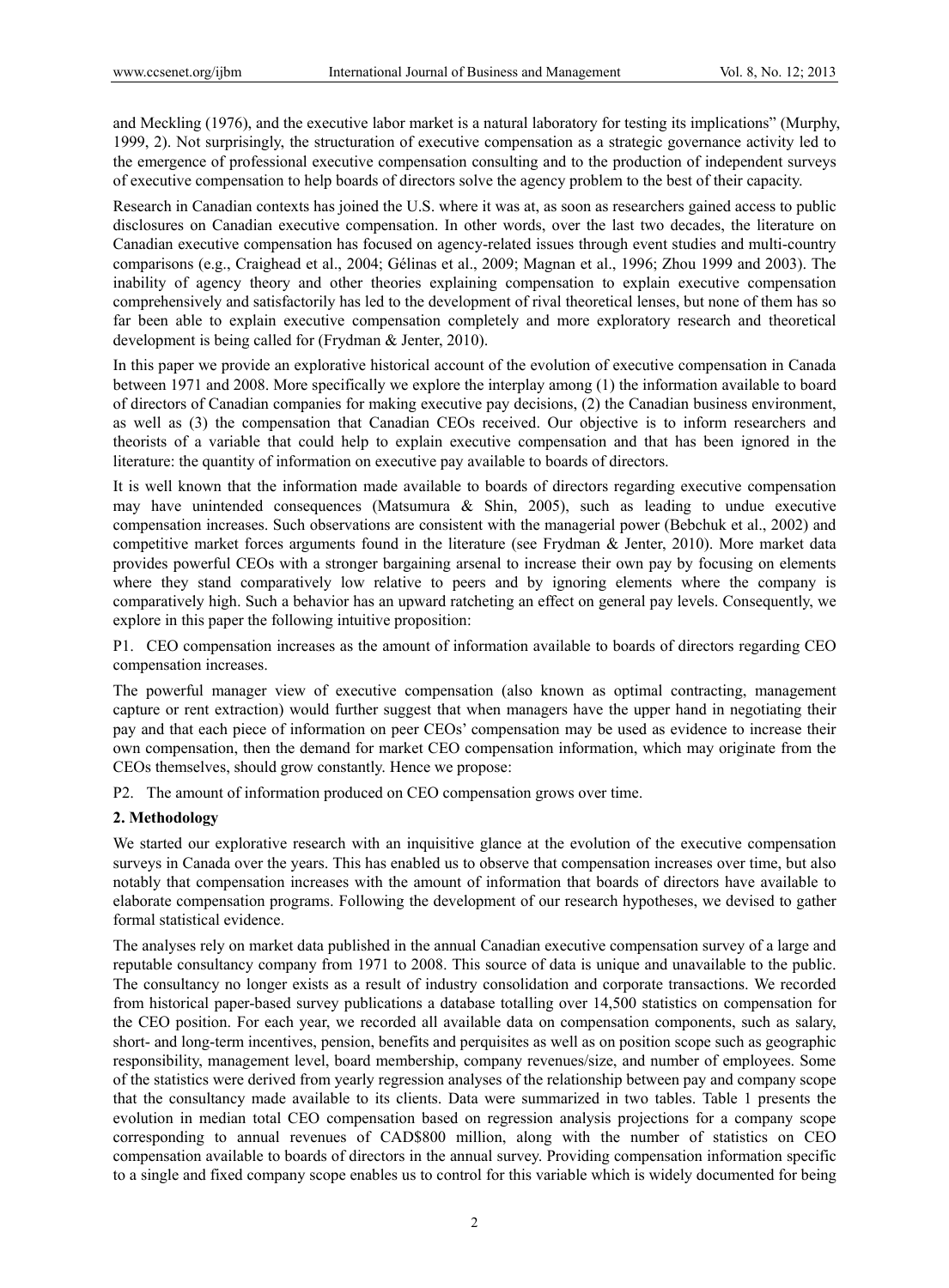linked to CEO pay levels (e.g., see Ciscel and Carroll, 1980). Importantly, total compensation data represent the most comprehensive definition of total compensation made available to the survey participants each year. The emergence and then prominence of long-term incentives in Canada has made the most comprehensive definition of total compensation evolve from total cash (salary + annual bonus) to total direct compensation (salary + annual bonus + value of long-term incentives) starting with the year 2000 report.

| Table 1. Canadian CEO compensation at firms with annual revenues of \$800 million (in Canadian dollars) |  |  |  |  |  |  |  |  |  |
|---------------------------------------------------------------------------------------------------------|--|--|--|--|--|--|--|--|--|
|---------------------------------------------------------------------------------------------------------|--|--|--|--|--|--|--|--|--|

| Year | Salary<br># of Participants |             | Total Compensation*     |             |                         | # Stats Available |       |
|------|-----------------------------|-------------|-------------------------|-------------|-------------------------|-------------------|-------|
|      |                             | Amount (\$) | Increase                | Amount (\$) | Increase                | Form              |       |
| 1971 | 33                          |             |                         | 142,667     |                         | <b>TC</b>         | 49    |
| 1972 | 48                          |             |                         | 120,667     | $-18%$                  | TC                | 49    |
| 1973 | 40                          |             |                         | 146,200     | $17$                    | <b>TC</b>         | 56    |
| 1974 | 61                          |             |                         | 173,282     | 16                      | TC                | 63    |
| 1975 | 101                         | 139,691     |                         | 140,563     | $-23$                   | TC                | 74    |
| 1976 | 119                         | 133,713     | $-4%$                   | 139,939     | $\boldsymbol{0}$        | ${\rm TC}$        | 74    |
| 1977 | 119                         | 113,671     | $-18$                   | 136,553     | $-2$                    | TC                | 74    |
| 1978 | 122                         | 167,543     | 32                      | 133,334     | $-2$                    | <b>TC</b>         | 74    |
| 1979 | 141                         | 146,471     | $-14$                   | 145,828     | $\mathbf{9}$            | <b>TC</b>         | 74    |
| 1980 | 141                         | 162,164     | $10\,$                  | 201,525     | 28                      | TC                | 86    |
| 1981 | 146                         | 179,992     | $10\,$                  | 219,066     | $\,$ $\,$               | TC                | 86    |
| 1982 | 171                         | 193,682     | $\boldsymbol{7}$        | 225,754     | $\overline{\mathbf{3}}$ | TC                | 86    |
| 1983 | 177                         | 198,830     | $\overline{\mathbf{3}}$ | 221,357     | $-2$                    | TC                | 86    |
| 1984 | 208                         | 211,003     | $\boldsymbol{6}$        | 241,831     | 8                       | ${\rm TC}$        | 86    |
| 1985 | 280                         | 215,999     | $\overline{2}$          | 256,218     | 6                       | TC                | 119   |
| 1986 | 280                         | 243,762     | 11                      | 271,965     | 6                       | <b>TC</b>         | 99    |
| 1987 | 335                         | 243,762     | $\boldsymbol{0}$        | 293,829     | $\overline{7}$          | <b>TC</b>         | 99    |
| 1988 | 332                         | 264,770     | $\,8\,$                 | 314,374     | $\overline{7}$          | <b>TC</b>         | 103   |
| 1989 | 363                         | 252,068     | $-5$                    | 324,482     | $\overline{\mathbf{3}}$ | <b>TC</b>         | 139   |
| 1990 | 373                         | 268,495     | 6                       | 335,062     | $\overline{\mathbf{3}}$ | TC                | 182   |
| 1991 | 368                         | 275,936     | $\mathfrak{Z}$          | 325,957     | $-3$                    | ${\rm TC}$        | 182   |
| 1992 | 317                         | 282,426     | $\overline{2}$          | 334,295     | $\overline{2}$          | <b>TC</b>         | 179   |
| 1993 | 301                         | 289,069     | $\overline{c}$          | 342,564     | $\overline{2}$          | ${\rm TC}$        | 179   |
| 1994 | 267                         | 302,579     | $\overline{4}$          | 376,171     | 9                       | <b>TC</b>         | 179   |
| 1995 | 262                         | 310,778     | $\overline{\mathbf{3}}$ | 410,048     | $8\,$                   | TC                | 179   |
| 1996 | 92                          | 374,747     | 17                      | 503,858     | 19                      | <b>TC</b>         | 382   |
| 1997 | 87                          | 385,571     | $\overline{\mathbf{3}}$ | 541,651     | $\tau$                  | TC                | 392   |
| 1998 | 72                          | 422,170     | 9                       | 622,585     | 13                      | TC                | 392   |
| 1999 | 84                          | 410,883     | $-3$                    | 606,120     | $-3$                    | TC                | 392   |
| 2000 | 114                         | 416,632     | $\mathbf{1}$            | 947,429     | 36                      | ${\rm TD}$        | 560   |
| 2001 | 111                         | 457,015     | 9                       | 1,026,350   | $8\,$                   | ${\rm TD}$        | 1,009 |
| 2002 | 138                         | 469,416     | $\mathfrak{Z}$          | 1,181,063   | 13                      | ${\rm TD}$        | 1,009 |
| 2003 | 156                         | 501,654     | 6                       | 1,287,535   | 8                       | ${\rm TD}$        | 1,087 |
| 2004 | 133                         | 514,451     | $\overline{\mathbf{c}}$ | 1,422,873   | 10                      | ${\rm TD}$        | 1,111 |
| 2005 | 130                         | 542,146     | 5                       | 1,355,720   | $-5$                    | ${\rm TD}$        | 1,111 |
| 2006 | 127                         | 540,514     | $\boldsymbol{0}$        | 1,508,874   | $10\,$                  | TD                | 1,111 |
| 2007 | 120                         | 574,782     | 6                       | 1,628,304   | $\boldsymbol{7}$        | TD                | 1,867 |
| 2008 | 101                         | 583,000     | $\mathbf{1}$            | 1,727,488   | 6                       | TD                | 1,435 |

\* From 1971 to 1974 total compensation includes Base Salary and Annual Bonuses

\*TC: Total Cash Compensation = Base Salary + Annual Bonuses

 $*$ TD: Total Direct Compensation = TC + Value of Long-term Incentives

Correlation Coefficient (Salary, Number of Statistics): 90.8%

Correlation Coefficient (Total Compensation, Number of Statistics): 97.6%

Source: Market data from the annual Canadian executive compensation survey, 1971-2008.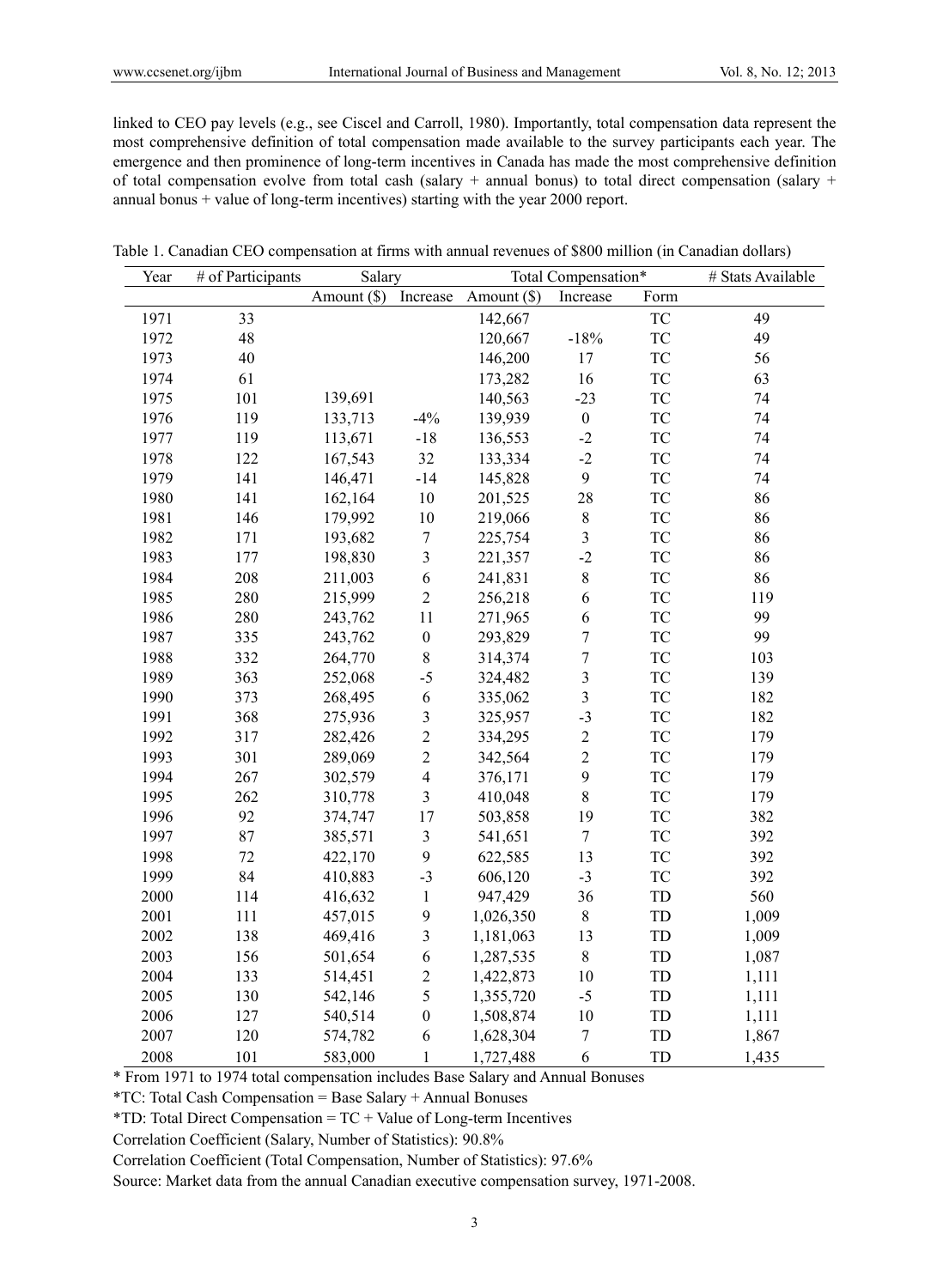Table 2 presents the evolution of the number and types of statistics on CEO compensation available to Canadian boards of directors over time. From a mere 49 statistics on Canadian CEO compensation in 1971, the survey has peaked to over 38 times as many in 2007 with 1,867 statistics available for the CEO position alone while the number of CEO cases in the survey (or participants reporting a CEO position) had less than quadrupled from 33 to 120 over the same period.

| # of<br>Year |              | Scope            | Fixed                                 | Variable         | Fixed and Variable | Total            | Total $#$ of |  |
|--------------|--------------|------------------|---------------------------------------|------------------|--------------------|------------------|--------------|--|
|              | Participants |                  | Information Compensation Compensation |                  | Compensation       | Change           | Statistics   |  |
| 1971         | 33           | $\boldsymbol{0}$ | $+37$                                 | $\boldsymbol{0}$ | $+12$              | $+49$            | 49           |  |
| 1972         | 48           | $\boldsymbol{0}$ | $\boldsymbol{0}$                      | $\boldsymbol{0}$ | $\boldsymbol{0}$   | $\boldsymbol{0}$ | 49           |  |
| 1973         | 40           | $+4$             | $+3$                                  | $\boldsymbol{0}$ | $\boldsymbol{0}$   | $+7$             | 56           |  |
| 1974         | 61           | $\boldsymbol{0}$ | $+3$                                  | $+4$             | $\boldsymbol{0}$   | $+7$             | 63           |  |
| 1975         | 101          | $+8$             | $+2$                                  | $-4$             | $+5$               | $+11$            | 74           |  |
| 1976         | 119          | $\boldsymbol{0}$ | $\boldsymbol{0}$                      | $\boldsymbol{0}$ | $\boldsymbol{0}$   | $\boldsymbol{0}$ | 74           |  |
| 1977         | 119          | $\boldsymbol{0}$ | $\boldsymbol{0}$                      | $\boldsymbol{0}$ | $\boldsymbol{0}$   | $\boldsymbol{0}$ | 74           |  |
| 1978         | 122          | $\boldsymbol{0}$ | $\boldsymbol{0}$                      | $\boldsymbol{0}$ | $\boldsymbol{0}$   | $\boldsymbol{0}$ | 74           |  |
| 1979         | 141          | $\boldsymbol{0}$ | $\boldsymbol{0}$                      | $\boldsymbol{0}$ | $\boldsymbol{0}$   | $\boldsymbol{0}$ | 74           |  |
| 1980         | 141          | $\boldsymbol{0}$ | $+6$                                  | $\boldsymbol{0}$ | $+6$               | $+12$            | 86           |  |
| 1981         | 146          | $\boldsymbol{0}$ | $-1$                                  | $\boldsymbol{0}$ | $+1$               | $\boldsymbol{0}$ | 86           |  |
| 1982         | 171          | $\boldsymbol{0}$ | $\boldsymbol{0}$                      | $\boldsymbol{0}$ | $\boldsymbol{0}$   | $\boldsymbol{0}$ | 86           |  |
| 1983         | 177          | $\boldsymbol{0}$ | $\boldsymbol{0}$                      | $\boldsymbol{0}$ | $\boldsymbol{0}$   | $\boldsymbol{0}$ | 86           |  |
| 1984         | 208          | $\boldsymbol{0}$ | $\boldsymbol{0}$                      | $\boldsymbol{0}$ | $\boldsymbol{0}$   | $\boldsymbol{0}$ | 86           |  |
| 1985         | 280          | $\boldsymbol{0}$ | $+25$                                 | $+16$            | $-8$               | $+33$            | 119          |  |
| 1986         | 280          | $\boldsymbol{0}$ | $-16$                                 | $-4$             | $\boldsymbol{0}$   | $-20$            | 99           |  |
| 1987         | 335          | $\boldsymbol{0}$ | $\boldsymbol{0}$                      | $\boldsymbol{0}$ | $\boldsymbol{0}$   | $\boldsymbol{0}$ | 99           |  |
| 1988         | 332          | $\boldsymbol{0}$ | $\overline{4}$                        | $\boldsymbol{0}$ | $\boldsymbol{0}$   | $+4$             | 103          |  |
| 1989         | 363          | $\boldsymbol{0}$ | $\boldsymbol{0}$                      | $+36$            | $\boldsymbol{0}$   | $+36$            | 139          |  |
| 1990         | 373          | $+4$             | $+39$                                 | $\boldsymbol{0}$ | $\boldsymbol{0}$   | $+43$            | 182          |  |
| 1991         | 368          | $\boldsymbol{0}$ | $\boldsymbol{0}$                      | $\boldsymbol{0}$ | $\boldsymbol{0}$   | $\boldsymbol{0}$ | 182          |  |
| 1992         | 317          | $\boldsymbol{0}$ | $-2$                                  | $\boldsymbol{0}$ | $-1$               | $-3$             | 179          |  |
| 1993         | 301          | $\boldsymbol{0}$ | $\boldsymbol{0}$                      | $\boldsymbol{0}$ | $\boldsymbol{0}$   | $\boldsymbol{0}$ | 179          |  |
| 1994         | 267          | $\boldsymbol{0}$ | $\boldsymbol{0}$                      | $\boldsymbol{0}$ | $\boldsymbol{0}$   | $\boldsymbol{0}$ | 179          |  |
| 1995         | 262          | $\boldsymbol{0}$ | $\boldsymbol{0}$                      | $\boldsymbol{0}$ | $\boldsymbol{0}$   | $\boldsymbol{0}$ | 179          |  |
| 1996         | 92           | $+88$            | $+33$                                 | $-4$             | $+32$              | $+149$           | 328          |  |
| 1997         | 87           | $\boldsymbol{0}$ | $+61$                                 | $\boldsymbol{0}$ | $+3$               | $+64$            | 392          |  |
| 1998         | 72           | $\boldsymbol{0}$ | $\boldsymbol{0}$                      | $\boldsymbol{0}$ | $\boldsymbol{0}$   | $\boldsymbol{0}$ | 392          |  |
| 1999         | 84           | $\boldsymbol{0}$ | $\boldsymbol{0}$                      | $\boldsymbol{0}$ | $\boldsymbol{0}$   | $\boldsymbol{0}$ | 392          |  |
| 2000         | 114          | $+40$            | $+8$                                  | $+80$            | $+40$              | $+168$           | 560          |  |
| 2001         | 111          | $+72$            | $+320$                                | $+20$            | $+37$              | $+449$           | 1,009        |  |
| 2002         | 138          | $\boldsymbol{0}$ | $\boldsymbol{0}$                      | $\boldsymbol{0}$ | $\boldsymbol{0}$   | $\boldsymbol{0}$ | 1,009        |  |
| 2003         | 156          | $+72$            | $+6$                                  | $\boldsymbol{0}$ | $\boldsymbol{0}$   | $+78$            | 1,087        |  |
| 2004         | 133          | $-30$            | $+54$                                 | $\boldsymbol{0}$ | $\boldsymbol{0}$   | $+24$            | 1,111        |  |
| 2005         | 130          | $\boldsymbol{0}$ | $\boldsymbol{0}$                      | $\boldsymbol{0}$ | $\boldsymbol{0}$   | $\boldsymbol{0}$ | 1,111        |  |
| 2006         | 127          | $\boldsymbol{0}$ | $\boldsymbol{0}$                      | $\boldsymbol{0}$ | $\boldsymbol{0}$   | $\boldsymbol{0}$ | 1,111        |  |
| 2007         | 120          | $+54$            | $+630$                                | $+72$            | $\boldsymbol{0}$   | $+756$           | 1,867        |  |
| 2008         | 101          | $\boldsymbol{0}$ | $-486$                                | $+54$            | $\boldsymbol{0}$   | $-432$           | 1,435        |  |
|              |              | 312              | 726                                   | 270              | 127                | 1,435            |              |  |

Table 2. Change in the number of statistics on CEO compensation in a Canadian consultancy's annual survey

Source: Market data from the annual Canadian executive compensation survey, 1971-2008.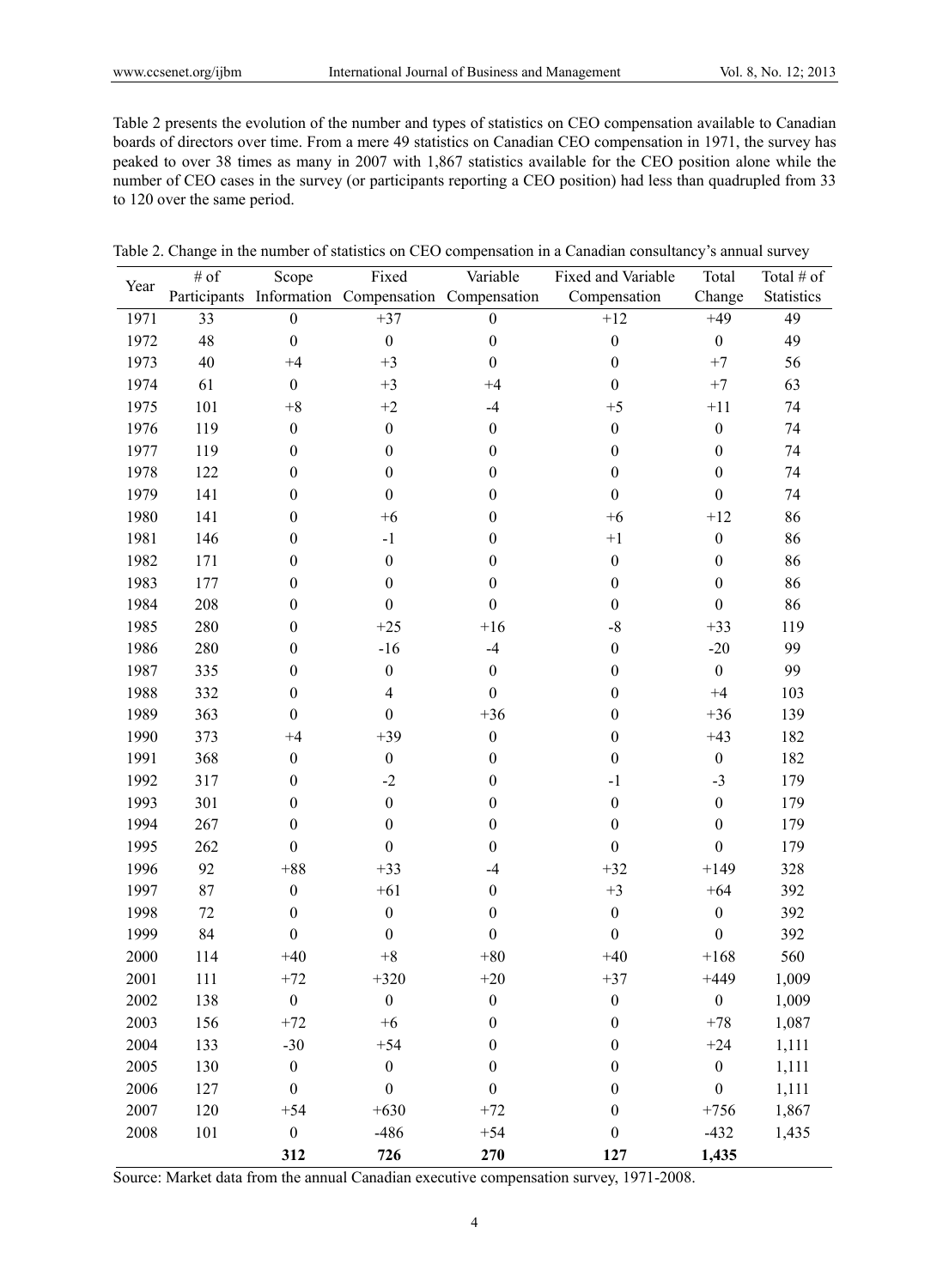## **3. Findings**

Findings presented in Table 1 and in Table 2 are consistent with both P1 and P2, but more research will be required to demonstrate the causality of the observed relationships and to refine theoretical justifications. Table 1 shows that median Canadian CEO compensation and the number of statistics on CEO compensation available in the survey over the 1971-2008 period have evolved jointly. Indeed, the positive correlation between nominal median total compensation and the number of statistics available to boards is impressive at over 97%. Correlation remains high at over 94% when calculated using real (inflation-adjusted) total compensation instead of nominal. Meanwhile correlation between nominal median annual salary and the number of statistics is positive and at over 90%. It is over 80% when calculated using real salary. These findings are consistent with P1 because they suggest that Canadian CEOs' compensation is positively linked to the quantity of information on compensation available to boards of directors when they determine CEO pay.

Following 1993, when mandatory disclosure of CEO compensation was implemented by the Canadian Securities Administrators, compensation started to increase at a greater pace. This finding is consistent with a trend already observed by Craighead et al. (2004) in the Canadian context. For example, median salaries in Table 1 increased at an average pace of 4.1% between 1975 and 1993 while the average increases were 4.8% between 1994 and 2008. Meanwhile, the annual average inflation rate (Consumer Price Index change) averaged 6.2% over the 1975-1993 period while it averaged 1.9% over the 1994-2008 period. The average real (inflation-adjusted) salary increase was consequently negative at -2.1% pre-disclosure while it was positive at 2.9% after disclosure. Total compensation figures are consistent but the pre- vs. post-disclosure spread is greater (5.4% vs. 11.4%). This confirms, as agency theory would predict, that boards have since at least 1975 placed an increasing emphasis on variable compensation within the total CEO compensation envelop. However these results are more challenging to interpret because the definition of total compensation has changed over the period.

Indeed, Table 1 shows that the definition of total compensation that boards of directors had to determine CEO compensation has started to include long-term incentives in 2000, when the most comprehensive definition of total compensation changed from total cash (salary + annual bonus) to total direct compensation (salary + annual bonus + long-term incentives). This coincides with the pinnacle of the dotcom bubble where many companies from the so-called "new economy" started to provide long-term incentives to a broad population of employees, essentially through stock option plans (Oyer & Schaefer, 2005; Sesil et al., 2002). This has certainly forced boards of companies from the "old economy" to consider long-term incentives more consistently for competitive purposes, hence the rigorous apparition of long-term incentive data in the survey and the soaring number of compensation statistics. Real salary increases between 1975 and 2000 (i.e. pre-dotcom bubble) were slightly negative at -0.4% while real salary increases averaged 1.3% between 2001 and 2008. By contrast, real total cash compensation increases averaged 2.9% over the 1975-2000 period while real total direct compensation increased by an average of 5.5% per year between 2001 and 2008. Also consistent with agency theory arguments, these findings reconfirm that most of the CEO pay increases came from variable (or at-risk) pay over the whole studied period. Consistent with P1, real increases appear to have been catalysed by the emergence of more abundant and comprehensive information on incentives in surveys because the number of statistics on CEO compensation more than doubled from 1999 to 2001, the zenith of the dotcom frenzy (392 vs. 1,009 statistics).

A significant increase in CEO compensation is also observable from 1995 to 1996 because the definition of CEO has changed in the database methodology to include only CEOs of autonomous companies and no longer include CEOs of subsidiary companies, which are numerous in Canada. This also explains why the number of cases dropped significantly over this single year as the survey started to include the new position of "Subsidiary CEO" and to report this new position benchmark's own statistics separately. This change is consistent with P2 since it has multiplied the angles from which CEO compensation can be assessed.

Table 2 also shows a steady, if not an exponential progression by leaps, in the number of company scope statistics available over time. This suggests that boards devoted ever increasing and more granular attention to the characteristics of the peers found in the comparator group used to benchmark and determine CEO compensation. Relentless additions of scope statistics in the survey over time are also consistent with P2.

Finally, the ever increasing number of statistics on fixed and variable compensation that were presented in the survey is also consistent with P2. Year 2000 seems to mark a significant push towards a more comprehensive definition of total compensation with the addition of numerous statistics on long-term incentives as well as pension, benefits and perquisites. The dotcom event appears to have had a significant effect on CEO compensation by raising the awareness on pay that can be realized through long-term incentives and through indirect compensation such as pension, benefits and perquisites or even learning opportunities (see Slade et al.,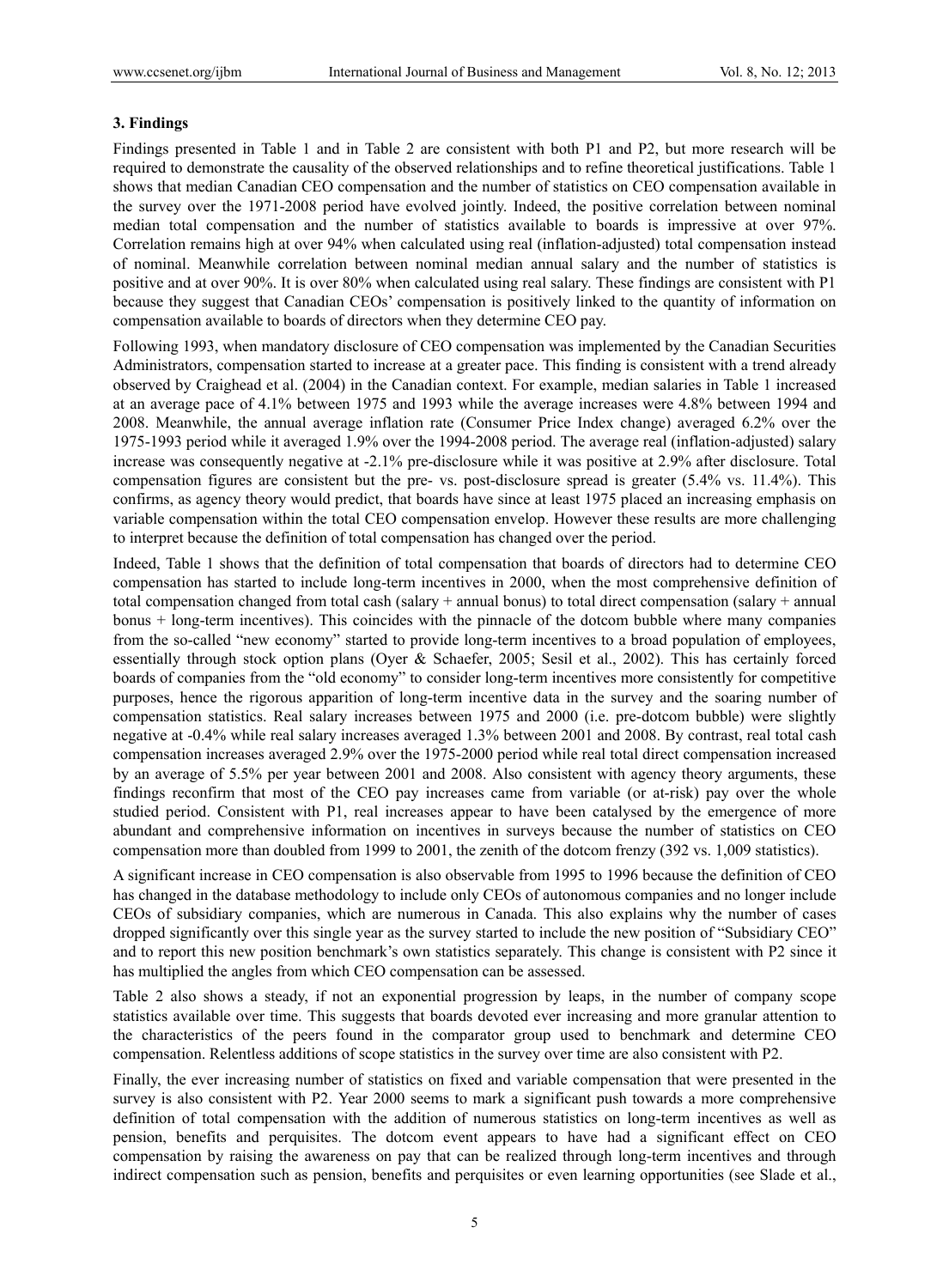#### 2002).

#### **4. Conclusion**

This research is the first to explore the link between CEO compensation and the quantity of information considered by the board of directors in the elaboration of CEO compensation packages. It is also the first paper to analyse Canadian CEOs' compensation over such an extended period of time. This exploratory paper is important because Frydman and Jentner (2010)'s comprehensive longitudinal study of executive compensation led them to conclude that more explorative and theoretical research on executive compensation is required to fully understand, with theories that will pass the test of time, the much researched phenomenon that is executive compensation.

The most important finding of this paper is that we document a strong link between CEO compensation and the amount of information that is available to board of directors. While this finding can be intuitively connected to managerial power, to market for talent and to agency explanations of executive compensation, it could also open the path to new and important avenues of research in executive compensation rooted in decision or information theories.

This paper has limitations. First, it documents correlations, not causalities. The managerial power argument used to justify P1 and P2 is intuitive and compelling, but more research would need to be done to confirm that the amount of information on CEO compensation leads to CEO compensation increases, and not the other way around. It could be plausible to assert that as CEO compensation increases, boards become increasingly meticulous in how they determine CEO pay, and thus command more granular information over time. Second, we have analyzed a limited number of business environment changes. Even though conclusions appear similarly supportive of our propositions from one to the next, more environmental changes could be investigated and simultaneous events could be filtered out more decisively. Third, our analyses are admittedly crude for this exploration. More research could be done to identify moderating variables as well as to conclude regarding causality. Finally, the data set used for this study is just one of several existing sources of Canadian CEO compensation information. Other sources exist, notably the public disclosures as well as surveys prepared by rival consultancies and their analysis could add robustness to the findings.

## **References**

- Baker, G., & Hall, B. (2004). CEO Incentives and Firm Size*. Journal of Labor Economics*, *22*(2), 767-798. http://dx.doi.org/10.1086/423154
- Baumol, W. (1959). *Business Behavior, Value and Growth*. New York.
- Bebchuk, L. A., Fried, J. M., & Walker, D. I. (2002). Managerial Power and Rent Extraction in the Design of Executive Compensation. *The University of Chicago Law Review*, *69*(3), 751-846. http://dx.doi.org/10.2307/1600632
- Berle, A. A., & Means, G. C. (1932). *The Modern Corporation and Private Property*. New York.
- Ciscel, D., & Carroll, T. (1980). The Determinants of Executive Salaries: An Econometric Survey. *Review of Economics and Statistics*, *62*(1), 7-13. http://dx.doi.org/10.2307/1924267
- Craighead, J., Magnan, M. L., & Thorne, L. (2004). The Impact of Mandated Disclosure on Performance-Based CEO Compensation*. Contemporary Accounting Research*, *21*(2), 369-398. http://dx.doi.org/10.1506/BPCX-D3FC-Y8VY-M541
- Elson, C. M., & Ferrere, C. K. (2012). *Executive Superstars, Peer Groups and Over-Compensation–Cause, Effect and Solution*. Peer Groups and Over-Compensation–Cause, Effect and Solution (August 7, 2012).
- Fama, E. (1980). Agency Problems and the Theory of the Firm. *Journal of Political Economy*, *88*(2), 288-307. http://dx.doi.org/10.1086/260866
- Frydman, C., & Jenter, D. (2010). CEO Compensation. *Annual Review of Financial Economics, 2*(1), 75-102. http://dx.doi.org/10.1146/annurev-financial-120209-133958
- Frydman, C., & Saks, R. E. (2010). Executive Compensation: A New View from a Long-Term Perspective, 1936-2005. *Review of Financial Studies*, *23*, 2099-2138. http://dx.doi.org/10.1093/rfs/hhp120
- Gélinas, P., Magnan, M. L., & St-Onge, S. (2009). Increased compensation costs as an externality of mandatory executive compensation disclosure: Evidence from Canada. *International Journal of Business Environment*, *2*(3), 376-390. http://dx.doi.org/10.1093/10.1504/IJBE.2009.023797
- Grossman, S., & Hart, O. (1983). An Analysis of the Principal-Agent Problem. *Econometrica*, *51*, 7-45.